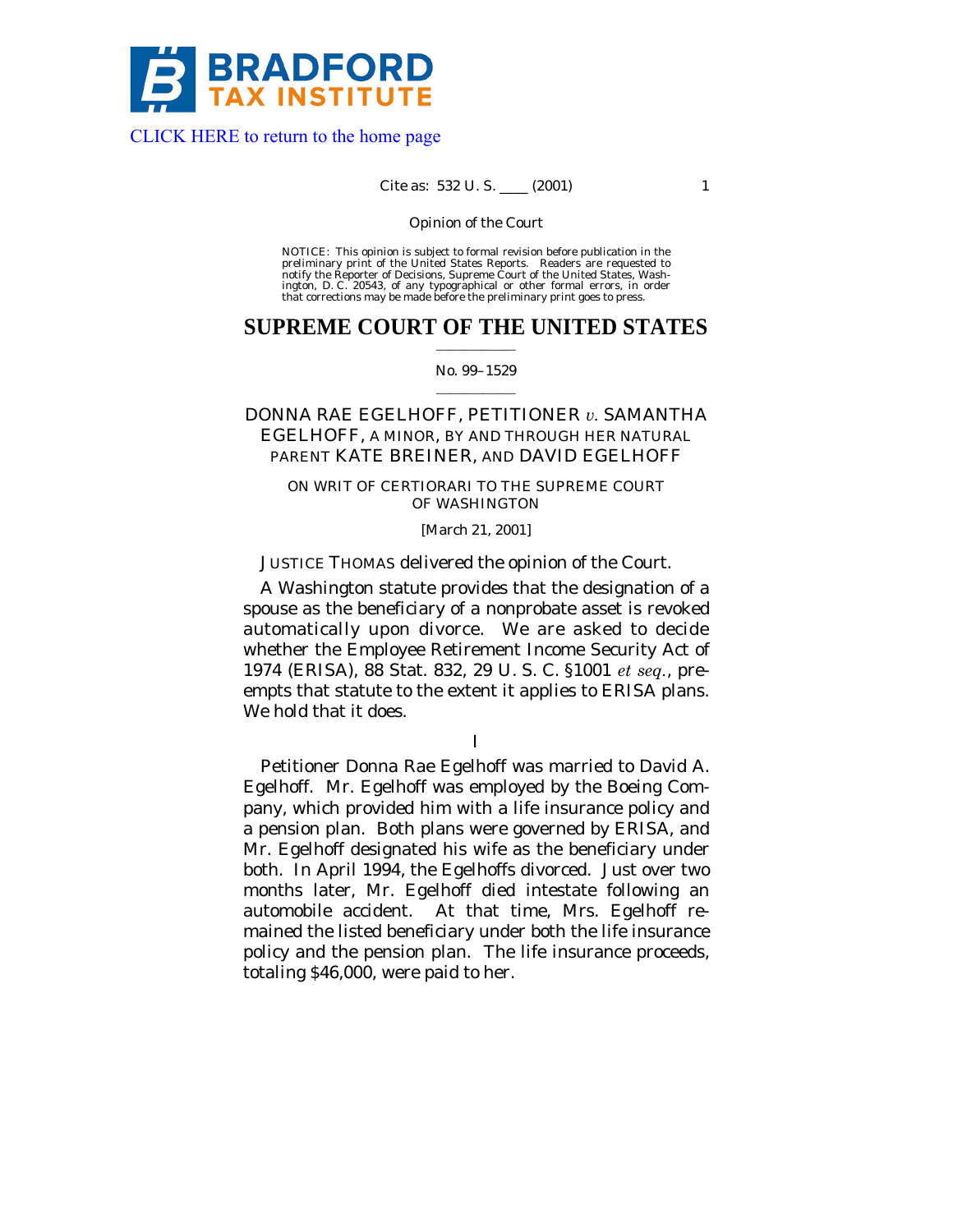### 2 EGELHOFF *v.* EGELHOFF

### Opinion of the Court

Respondents Samantha and David Egelhoff, Mr. Egelhoff's children by a previous marriage, are his statutory heirs under state law. They sued petitioner in Washington state court to recover the life insurance proceeds. Respondents relied on a Washington statute that provides:

"If a marriage is dissolved or invalidated, a provision made prior to that event that relates to the payment or transfer at death of the decedent's interest in a nonprobate asset in favor of or granting an interest or power to the decedent's former spouse is revoked. A provision affected by this section must be interpreted, and the nonprobate asset affected passes, as if the former spouse failed to survive the decedent, having died at the time of entry of the decree of dissolution or declaration of invalidity." Wash. Rev. Code §11.07.010(2)(a) (1994).

That statute applies to "all nonprobate assets, wherever situated, held at the time of entry by a superior court of this state of a decree of dissolution of marriage or a declaration of invalidity." §11.07.010(1). It defines "nonprobate asset" to include "a life insurance policy, employee benefit plan, annuity or similar contract, or individual retirement account." §11.07.010(5)(a).

Respondents argued that they were entitled to the life insurance proceeds because the Washington statute disqualified Mrs. Egelhoff as a beneficiary, and in the absence of a qualified named beneficiary, the proceeds would pass to them as Mr. Egelhoff's heirs. In a separate action, respondents also sued to recover the pension plan benefits. Respondents again argued that the Washington statute disqualified Mrs. Egelhoff as a beneficiary and they were thus entitled to the benefits under the plan.

The trial courts, concluding that both the insurance policy and the pension plan "should be administered in accordance" with ERISA, granted summary judgment to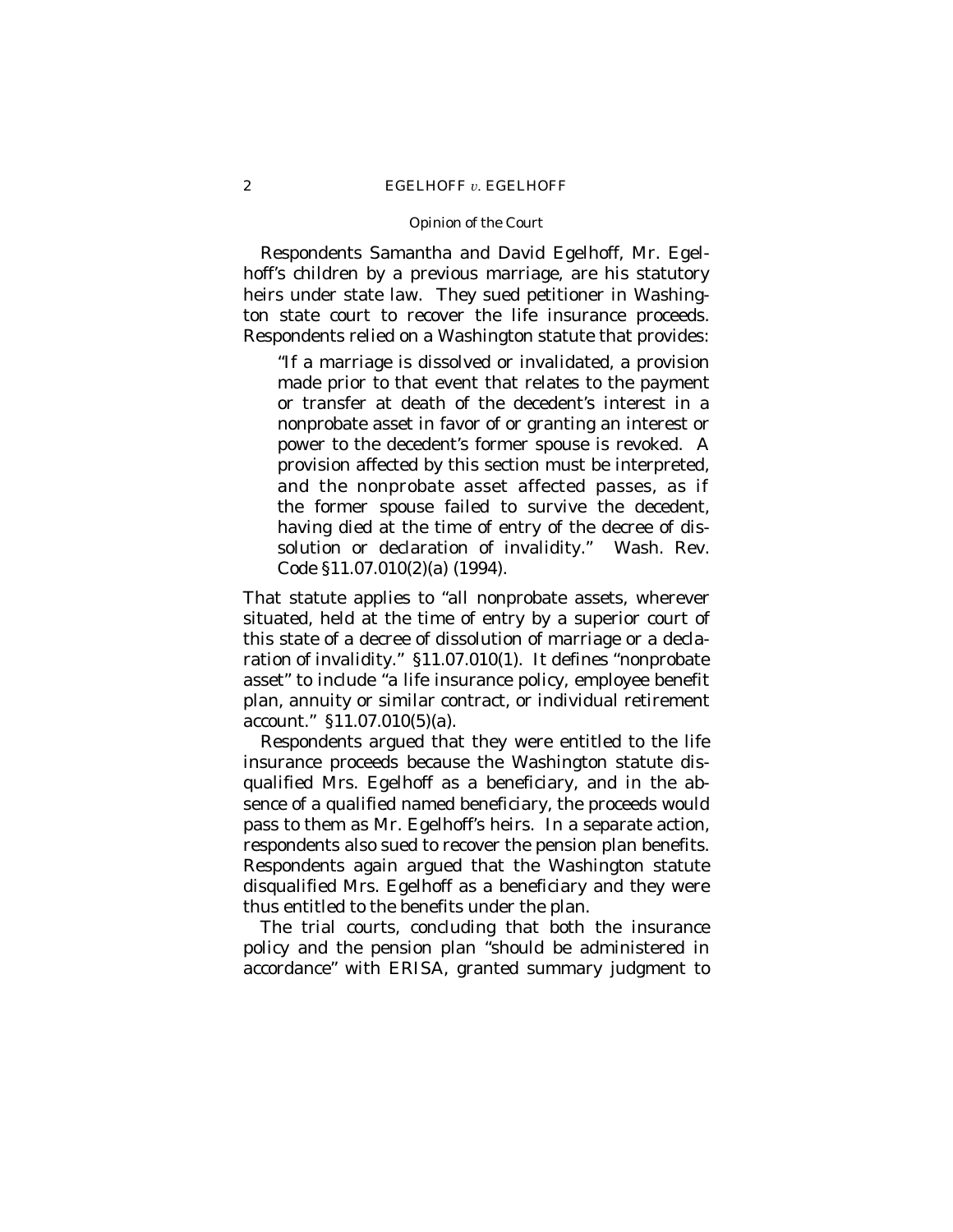petitioner in both cases. App. to Pet. for Cert. 46a, 48a. The Washington Court of Appeals consolidated the cases and reversed. *In re Estate of Egelhoff*, 93 Wash. App. 314, 968 P. 2d 924 (1998). It concluded that the Washington statute was not pre-empted by ERISA. *Id.*, at 317, 968 P. 2d, at 925. Applying the statute, it held that respondents were entitled to the proceeds of both the insurance policy and the pension plan. *Ibid.*

The Supreme Court of Washington affirmed. 139 Wash. 2d 557, 989 P. 2d 80 (1999). It held that the state statute, although applicable to "employee benefit plan[s]," does not "refe[r] to" ERISA plans to an extent that would require pre-emption, because it "does not apply immediately and exclusively to an ERISA plan, nor is the existence of such a plan essential to operation of the statute." *Id*., at 574, 989 P. 2d, at 89. It also held that the statute lacks a "connection with" an ERISA plan that would compel preemption. *Id.*, at 576, 989 P. 2d, at 90. It emphasized that the statute "does not alter the nature of the plan itself, the administrator's fiduciary duties, or the requirements for plan administration." *Id*., at 575, 989 P. 2d, at 90. Nor, the court concluded, does the statute conflict with any specific provision of ERISA, including the antialienation provision, 29 U. S. C. §1056(d)(1), because it "does not operate to divert benefit plan proceeds from distribution under terms of the plan documents," but merely alters "the underlying circumstances to which the distribution scheme of [the] plan must be applied." 139 Wash. 2d, at 578, 989 P. 2d, at 91.

Courts have disagreed about whether statutes like that of Washington are pre-empted by ERISA. Compare, *e.g.*, *Manning* v. *Hayes*, 212 F. 3d 866 (CA5 2000) (finding preemption), cert. pending, No. 00–265, and *Metropolitan Life Ins. Co.* v. *Hanslip*, 939 F. 2d 904 (CA10 1991) (same), with, *e.g.*, *Emard* v. *Hughes Aircraft Co.*, 153 F. 3d 949 (CA9 1998) (finding no pre-emption), and 139 Wash. 2d, at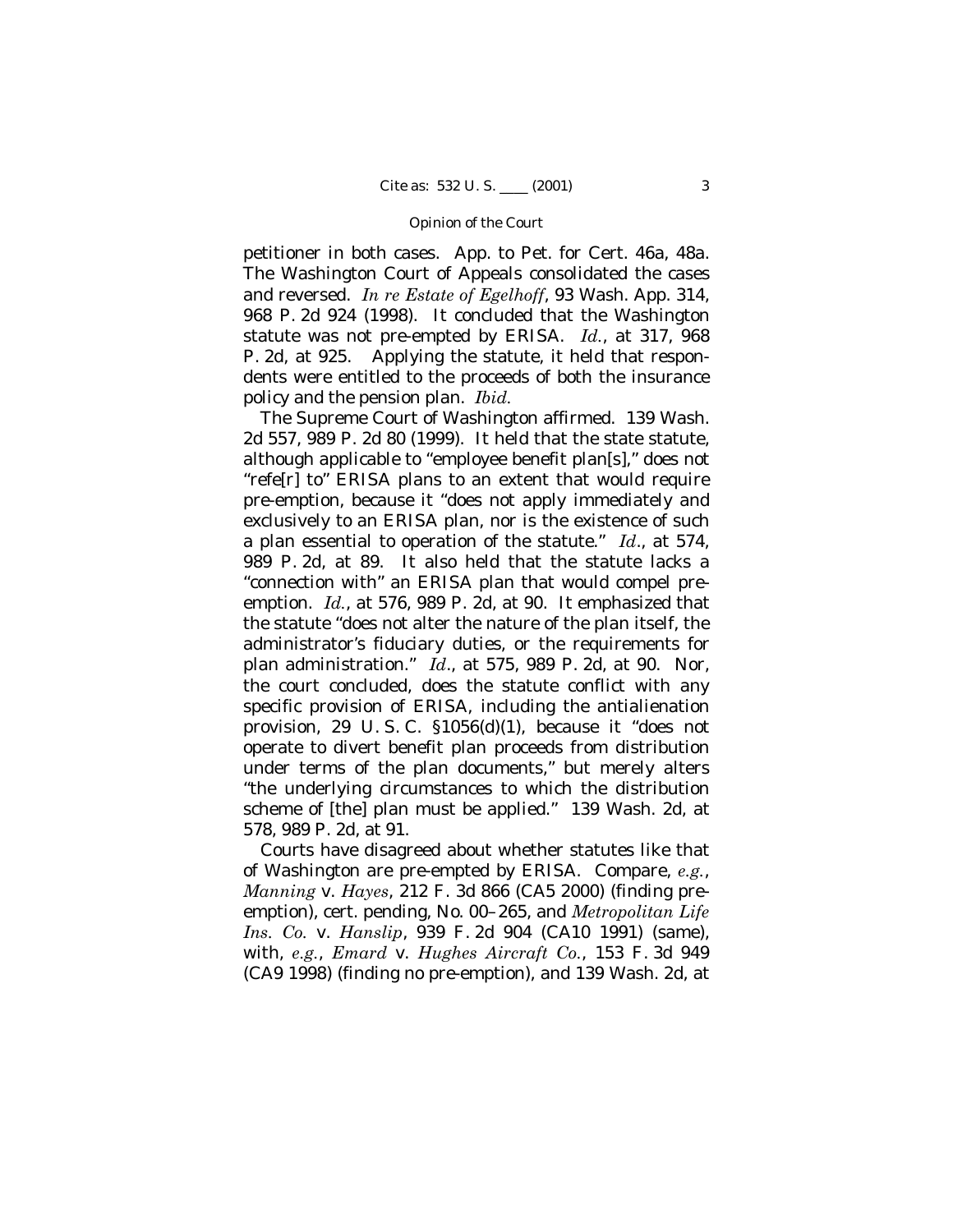557, 989 P. 2d, at 80 (same). To resolve the conflict, we granted certiorari. 530 U. S. 1242 (2000).

### II

Petitioner argues that the Washington statute falls within the terms of ERISA's express pre-emption provision and that it is pre-empted by ERISA under traditional principles of conflict pre-emption. Because we conclude that the statute is expressly pre-empted by ERISA, we address only the first argument.

ERISA's pre-emption section, 29 U. S. C. §1144(a), states that ERISA "shall supersede any and all State laws insofar as they may now or hereafter relate to any employee benefit plan" covered by ERISA. We have observed repeatedly that this broadly worded provision is "clearly expansive." *New York State Conference of Blue Cross & Blue Shield Plans* v. *Travelers Ins. Co.,* 514 U. S. 645, 655 (1995); see, *e.g.*, *Morales* v. *Trans World Airlines, Inc.,* 504 U. S. 374, 384 (1992) (listing cases in which we have described ERISA pre-emption in broad terms). But at the same time, we have recognized that the term "relate to" cannot be taken "to extend to the furthest stretch of its indeterminacy," or else "for all practical purposes preemption would never run its course." *Travelers*, *supra*, at 655.

We have held that a state law relates to an ERISA plan "if it has a connection with or reference to such a plan." *Shaw* v. *Delta Air Lines, Inc.,* 463 U. S. 85, 97 (1983). Petitioner focuses on the "connection with" part of this inquiry. Acknowledging that "connection with" is scarcely more restrictive than "relate to," we have cautioned against an "uncritical literalism" that would make preemption turn on "infinite connections." *Travelers*, *supra*, at 656. Instead, "to determine whether a state law has the forbidden connection, we look both to 'the objectives of the ERISA statute as a guide to the scope of the state law that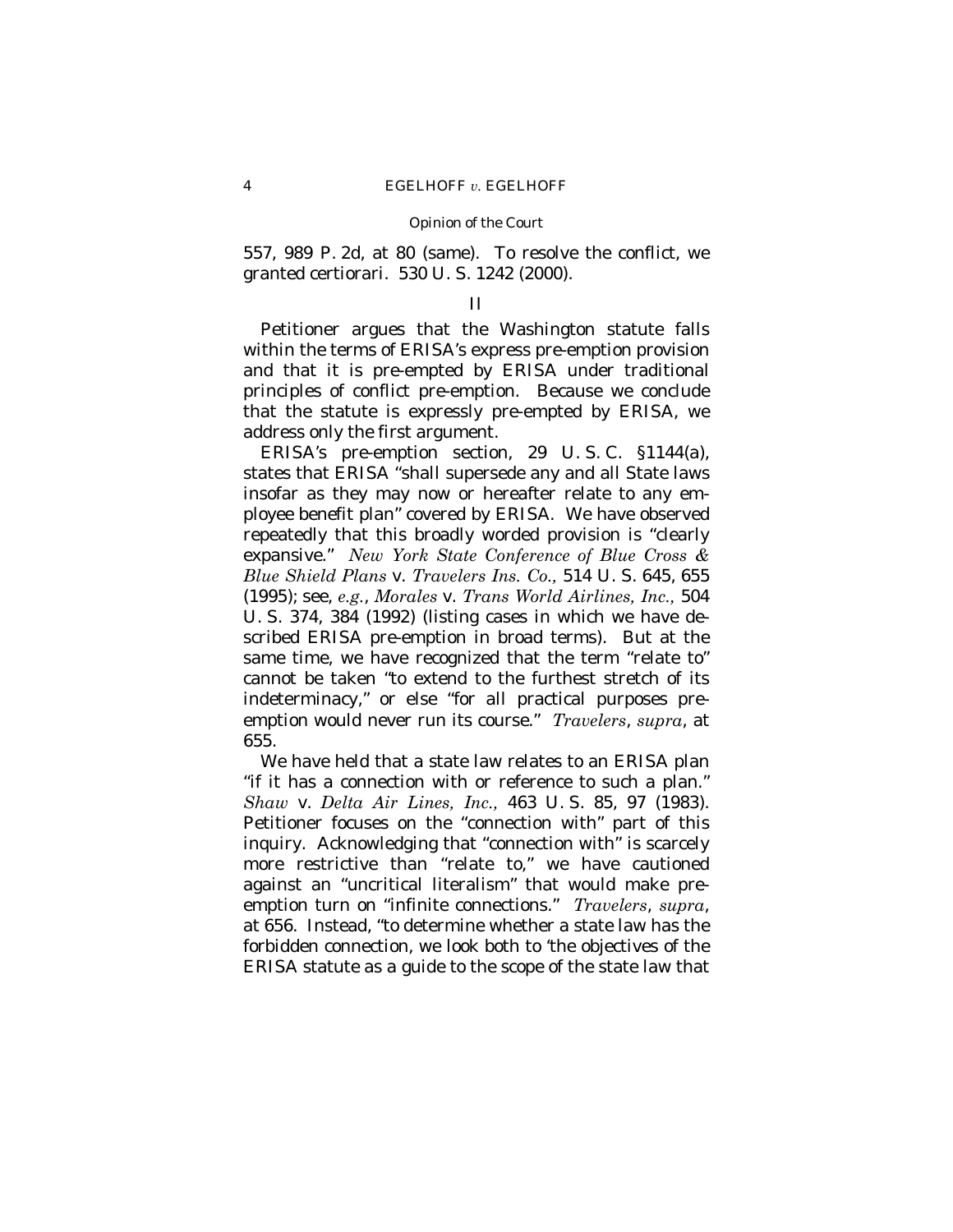Congress understood would survive,' as well as to the nature of the effect of the state law on ERISA plans." *California Div. of Labor Standards Enforcement* v. *Dillingham Constr., N. A., Inc.,* 519 U. S. 316, 325 (1997), quoting *Travelers*, *supra*, at 656 (citation omitted).

Applying this framework, petitioner argues that the Washington statute has an impermissible connection with ERISA plans. We agree. The statute binds ERISA plan administrators to a particular choice of rules for determining beneficiary status. The administrators must pay benefits to the beneficiaries chosen by state law, rather than to those identified in the plan documents. The statute thus implicates an area of core ERISA concern. In particular, it runs counter to ERISA's commands that a plan shall "specify the basis on which payments are made to and from the plan," §1102(b)(4), and that the fiduciary shall administer the plan "in accordance with the documents and instruments governing the plan," §1104(a)(1)(D), making payments to a "beneficiary" who is "designated by a participant, or by the terms of [the] plan." §1002(8).<sup>1</sup> In other words, unlike generally applicable

<sup>&</sup>lt;sup>1</sup>One can of course escape the conflict between the plan documents (which require making payments to the named beneficiary) and the statute (which requires making payments to someone else) by calling the statute an "invalidation" of the designation of the named beneficiary, and by observing that the plan documents are silent on whether "invalidation" is to occur upon divorce. The dissent employs just such an approach. See *post*, at 3–4 (opinion of BREYER, J.). Reading a clear statement as an ambiguous metastatement enables one to avoid all kinds of conflicts between seemingly contradictory texts. Suppose, for example, that the statute required that all pension benefits be paid to the Governor of Washington. That seems inconsistent with the plan documents (and with ERISA), but the inconsistency disappears if one calls the statute an "invalidation" of the principal and alternate beneficiary designations. After all, neither the plan nor ERISA actually *says* that beneficiaries *cannot* be invalidated in favor of the Governor. This approach exploits the logical inability of any text to contain a complete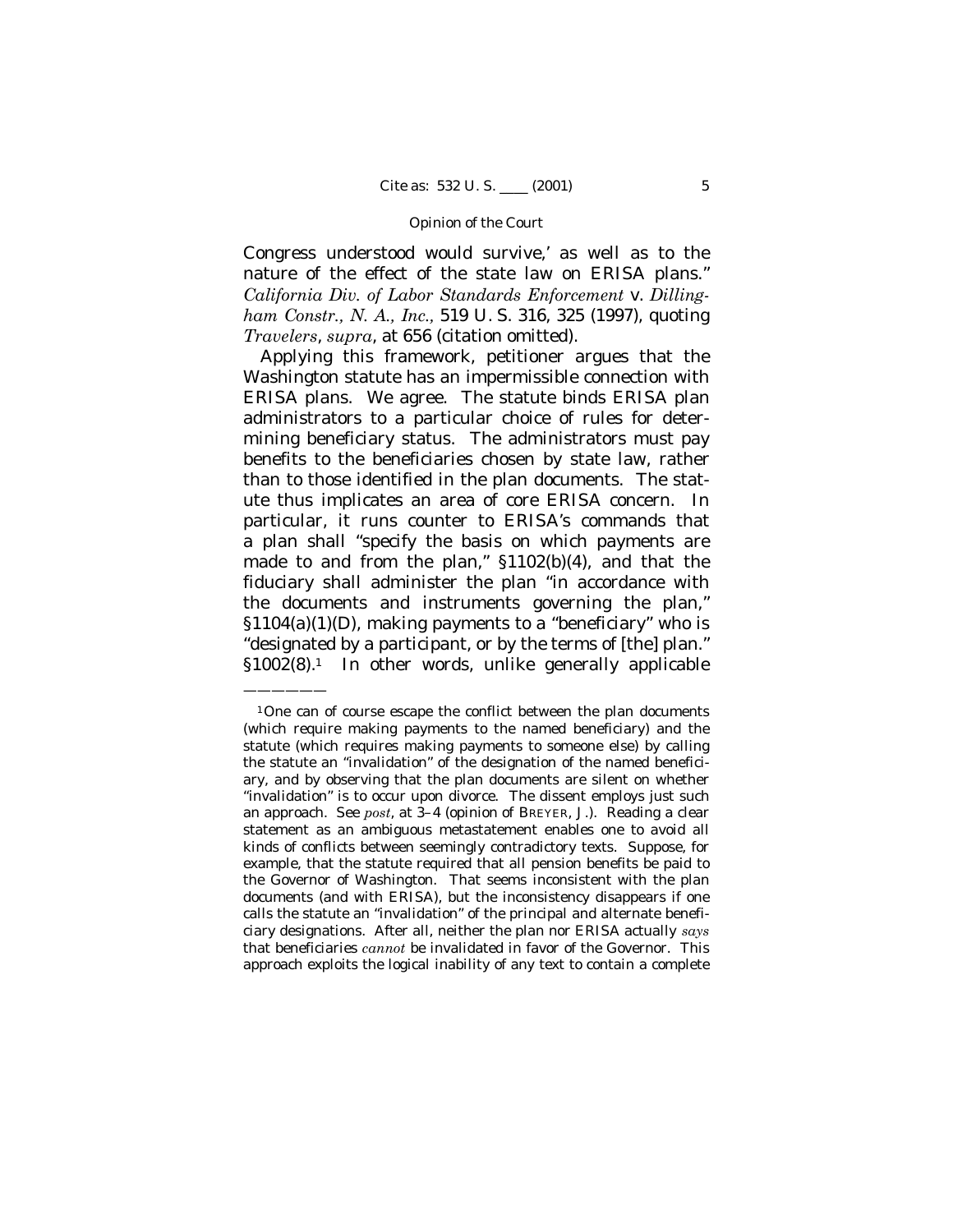### 6 EGELHOFF *v.* EGELHOFF

### Opinion of the Court

laws regulating "areas where ERISA has nothing to say," *Dillingham*, 519 U. S., at 330, which we have upheld notwithstanding their incidental effect on ERISA plans, see, *e.g.*, *ibid*., this statute governs the payment of benefits, a central matter of plan administration.

The Washington statute also has a prohibited connection with ERISA plans because it interferes with nationally uniform plan administration. One of the principal goals of ERISA is to enable employers "to establish a uniform administrative scheme, which provides a set of standard procedures to guide processing of claims and disbursement of benefits." *Fort Halifax Packing Co.* v. *Coyne,* 482 U. S. 1, 9 (1987). Uniformity is impossible, however, if plans are subject to different legal obligations in different States.

The Washington statute at issue here poses precisely that threat. Plan administrators cannot make payments simply by identifying the beneficiary specified by the plan documents.<sup>2</sup> Instead they must familiarize themselves with

set of instructions for its own interpretation. It has the vice— or perhaps the virtue, depending upon one's point of view— of draining all language of its meaning.

<sup>2</sup>Respondents argue that in this case, the disposition dictated by the Washington statute is consistent with that specified in the plan documents. Because Mr. Egelhoff designated "Donna R. Egelhoff Wife" as the beneficiary of the life insurance policy, they contend that once the Egelhoffs divorced, "there was no such person as 'Donna R. Egelhoff *Wife*'; the designated person had definitionally ceased to exist." Brief for Respondents 44 (emphasis in original); see also *post*, at 3 (BREYER, J., dissenting). In effect, respondents ask us to infer that what Mr. Egelhoff meant when he filled out the form was not "Donna R. Egelhoff, who is my wife," but rather "a new legal person- 'Donna as spouse,'" Brief for Respondents 44. They do not mention, however, that below the "Beneficiary" line on the form, the printed text reads, "First Name [space] Middle Initial [space] Last Name [space] Relationship." See Appendix to opinion of BREYER, J., *post*. Rather than impute to Mr. Egelhoff the unnatural (and indeed absurd) literalism suggested by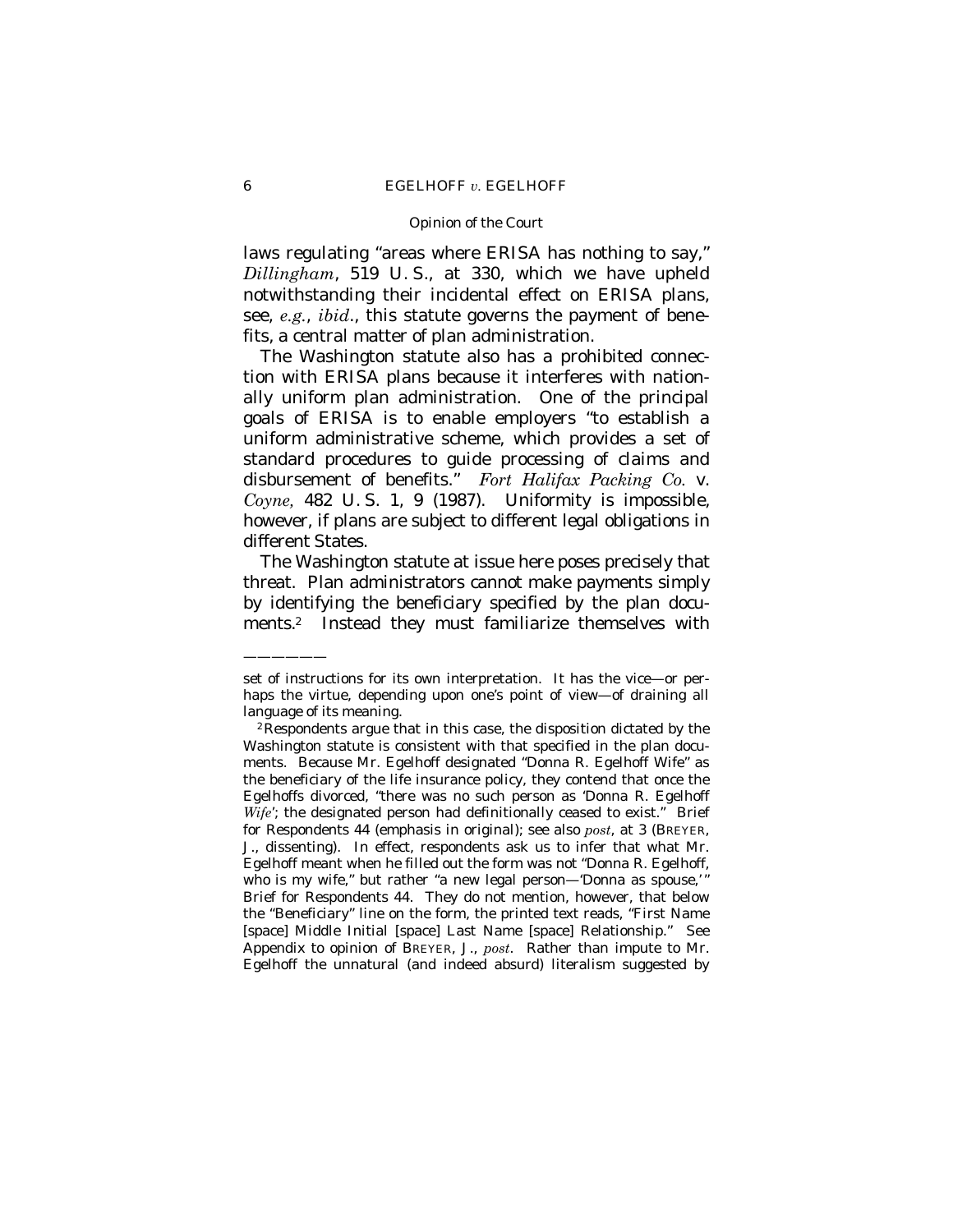state statutes so that they can determine whether the named beneficiary's status has been "revoked" by operation of law. And in this context the burden is exacerbated by the choice-of-law problems that may confront an administrator when the employer is located in one State, the plan participant lives in another, and the participant's former spouse lives in a third. In such a situation, administrators might find that plan payments are subject to conflicting legal obligations.

To be sure, the Washington statute protects administrators from liability for making payments to the named beneficiary unless they have "actual knowledge of the dissolution or other invalidation of marriage," Wash. Rev. Code  $$11.07.010(3)(a)$  (1994), and it permits administrators to refuse to make payments until any dispute among putative beneficiaries is resolved, §11.07.010(3)(b). But if administrators do pay benefits, they will face the risk that a court might later find that they had "actual knowledge" of a divorce. If they instead decide to await the results of litigation before paying benefits, they will simply transfer to the beneficiaries the costs of delay and uncertainty.<sup>3</sup> Requiring ERISA administrators to master the relevant laws of 50 States and to contend with litigation would undermine the congressional goal of "minimiz[ing] the administrative and financial burden[s]" on plan administrators— burdens ulti-

respondents, we conclude that he simply provided all of the information requested by the form. The happenstance that "Relationship" was on the same line as the beneficiary's name does not, we think, evince an intent to designate "a new legal person."

<sup>&</sup>lt;sup>3</sup>The dissent observes that the Washington statute permits a plan administrator to avoid resolving the dispute himself and to let courts or parties settle the matter. See *post*, at 6. This observation only presents an example of how the costs of delay and uncertainty can be passed on to beneficiaries, thereby thwarting ERISA's objective of efficient plan administration. Cf*. Fort Halifax Packing Co.* v. *Coyne,* 482 U. S. 1, 9 (1987).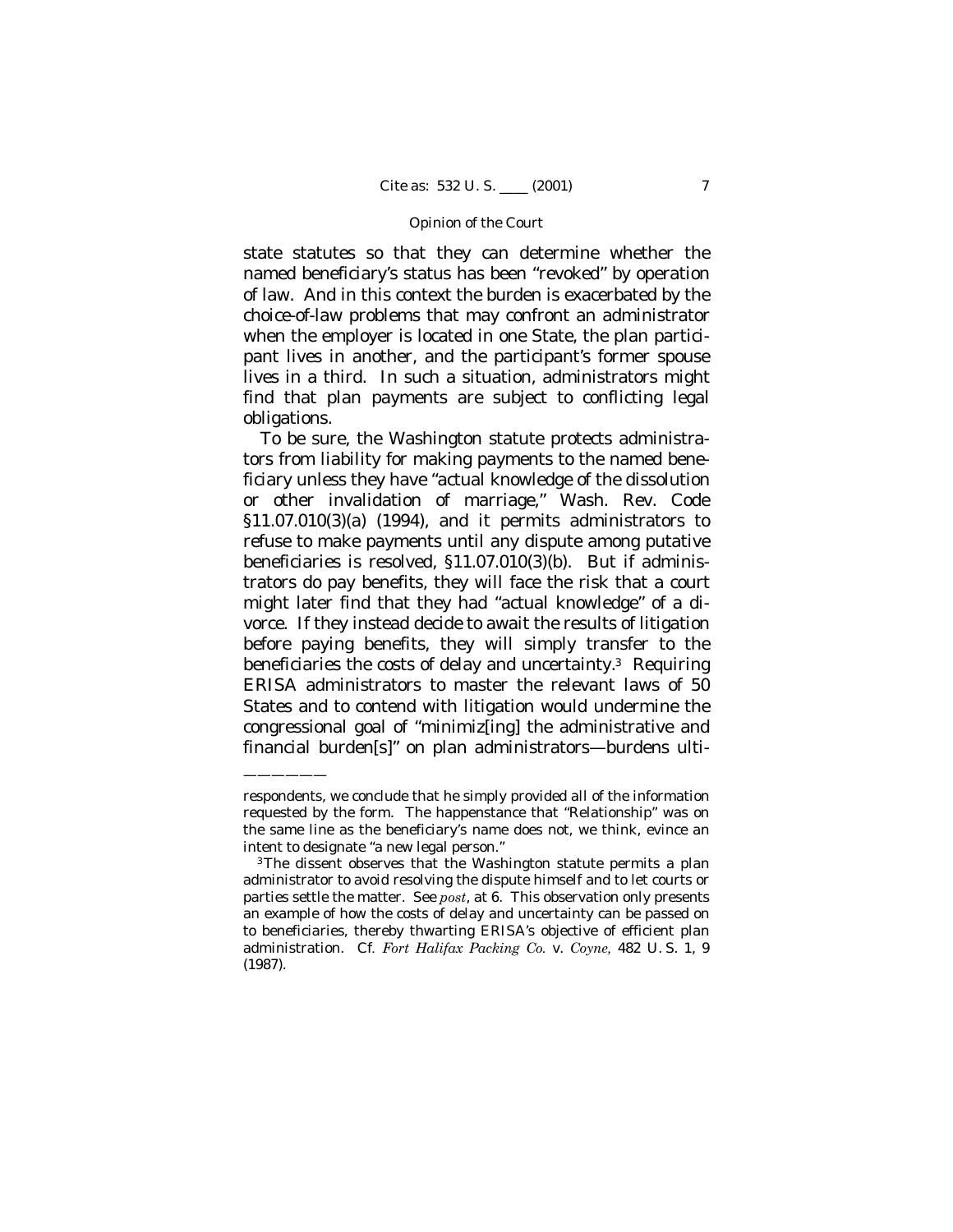mately borne by the beneficiaries. *Ingersoll-Rand Co.* v. *McClendon,* 498 U. S. 133, 142 (1990).

We recognize that all state laws create some potential for a lack of uniformity. But differing state regulations affecting an ERISA plan's "system for processing claims and paying benefits" impose "precisely the burden that ERISA pre-emption was intended to avoid." *Fort Halifax*, *supra*, at 10. And as we have noted, the statute at issue here directly conflicts with ERISA's requirements that plans be administered, and benefits be paid, in accordance with plan documents. We conclude that the Washington statute has a "connection with" ERISA plans and is therefore pre-empted.

III

Respondents suggest several reasons why ordinary ERISA pre-emption analysis should not apply here. First, they observe that the Washington statute allows employers to opt out. According to respondents, the statute neither regulates plan administration nor impairs uniformity because it does not apply when "[t]he instrument governing disposition of the nonprobate asset expressly provides otherwise." Wash. Rev. Code §11.07.010(2)(b)(i) (1994). We do not believe that the statute is saved from preemption simply because it is, at least in a broad sense, a default rule.

Even though the Washington statute's cancellation of private choice may itself be trumped by specific language in the plan documents, the statute does "dictate the choice[s] facing ERISA plans" with respect to matters of plan administration. *Dillingham, supra,* at 334. Plan administrators must either follow Washington's beneficiary designation scheme or alter the terms of their plan so as to indicate that they will not follow it. The statute is not any less of a regulation of the terms of ERISA plans simply because there are two ways of complying with it.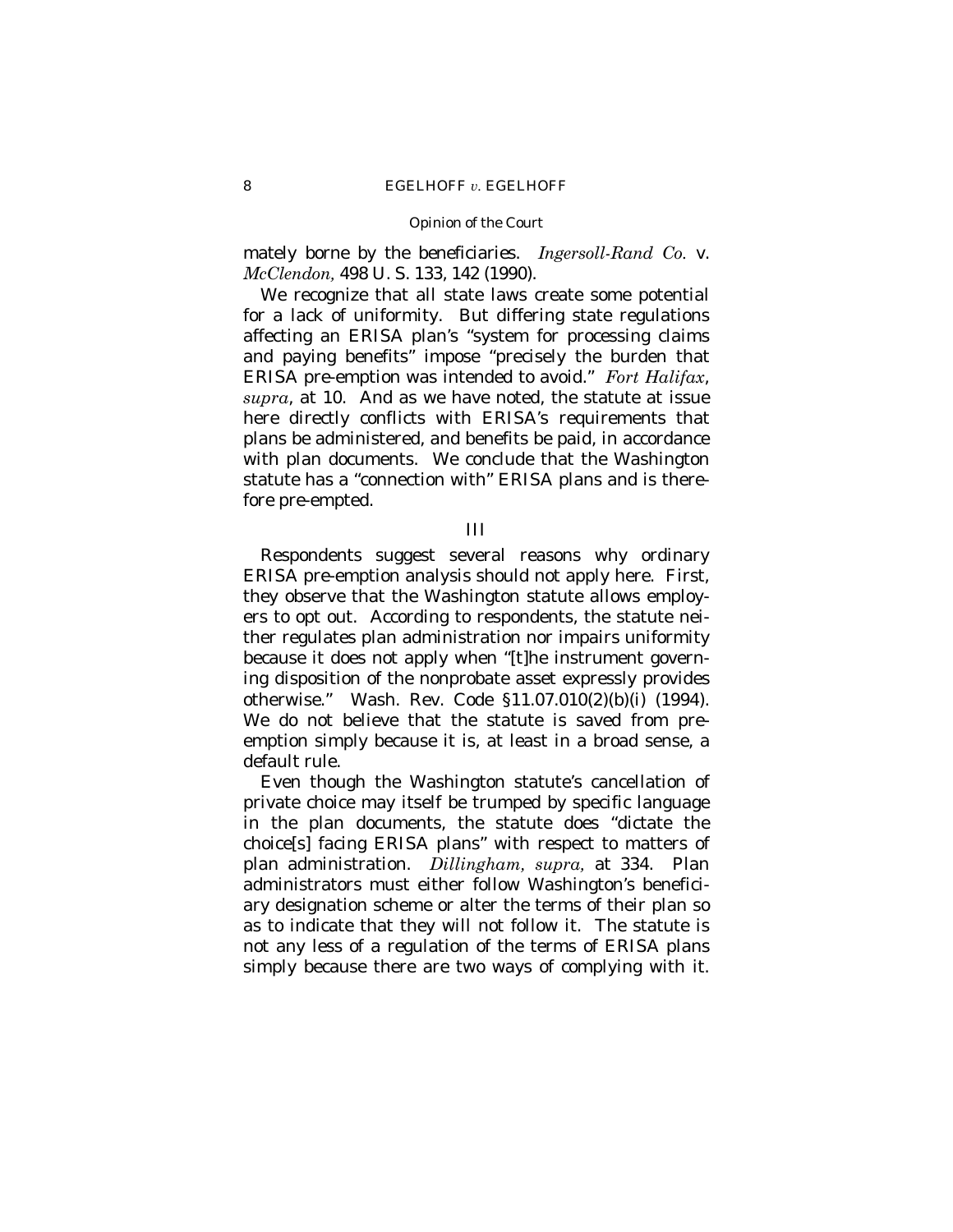Of course, simple noncompliance with the statute is not one of the options available to plan administrators. Their only choice is one of timing, *i.e.*, whether to bear the burden of compliance *ex post*, by paying benefits as the statute dictates (and in contravention of the plan documents), or *ex ante*, by amending the plan.<sup>4</sup>

Respondents emphasize that the opt-out provision makes compliance with the statute less burdensome than if it were mandatory. That is true enough, but the burden that remains is hardly trivial. It is not enough for plan administrators to opt out of this particular statute. Instead, they must maintain a familiarity with the laws of all 50 States so that they can update their plans as necessary to satisfy the opt-out requirements of other, similar statutes. They also must be attentive to changes in the interpretations of those statutes by state courts. This "tailoring of plans and employer conduct to the peculiarities of the law of each jurisdiction" is exactly the burden ERISA seeks to eliminate. *Ingersoll-Rand, supra,* at 142.

Second, respondents emphasize that the Washington statute involves both family law and probate law, areas of traditional state regulation. There is indeed a presumption against pre-emption in areas of traditional state regulation such as family law. See, *e.g.*, *Hisquierdo* v. *Hisquierdo,* 439 U. S. 572, 581 (1979). But that presumption can be overcome where, as here, Congress has made clear its desire for pre-emption. Accordingly, we have not

<sup>4</sup>Contrary to the dissent's suggestion that the resolution of this case depends on one's view of federalism, see *post*, at 8–9, we are called upon merely to interpret ERISA. And under the text of ERISA, the fiduciary "shall" administer the plan "in accordance with the documents and instruments governing the plan," 29 U. S. C. §1104(a)(1)(D). The Washington statute conflicts with this command because under this statute, the only way the fiduciary can administer the plan according to its terms is to change the very terms he is supposed to follow.